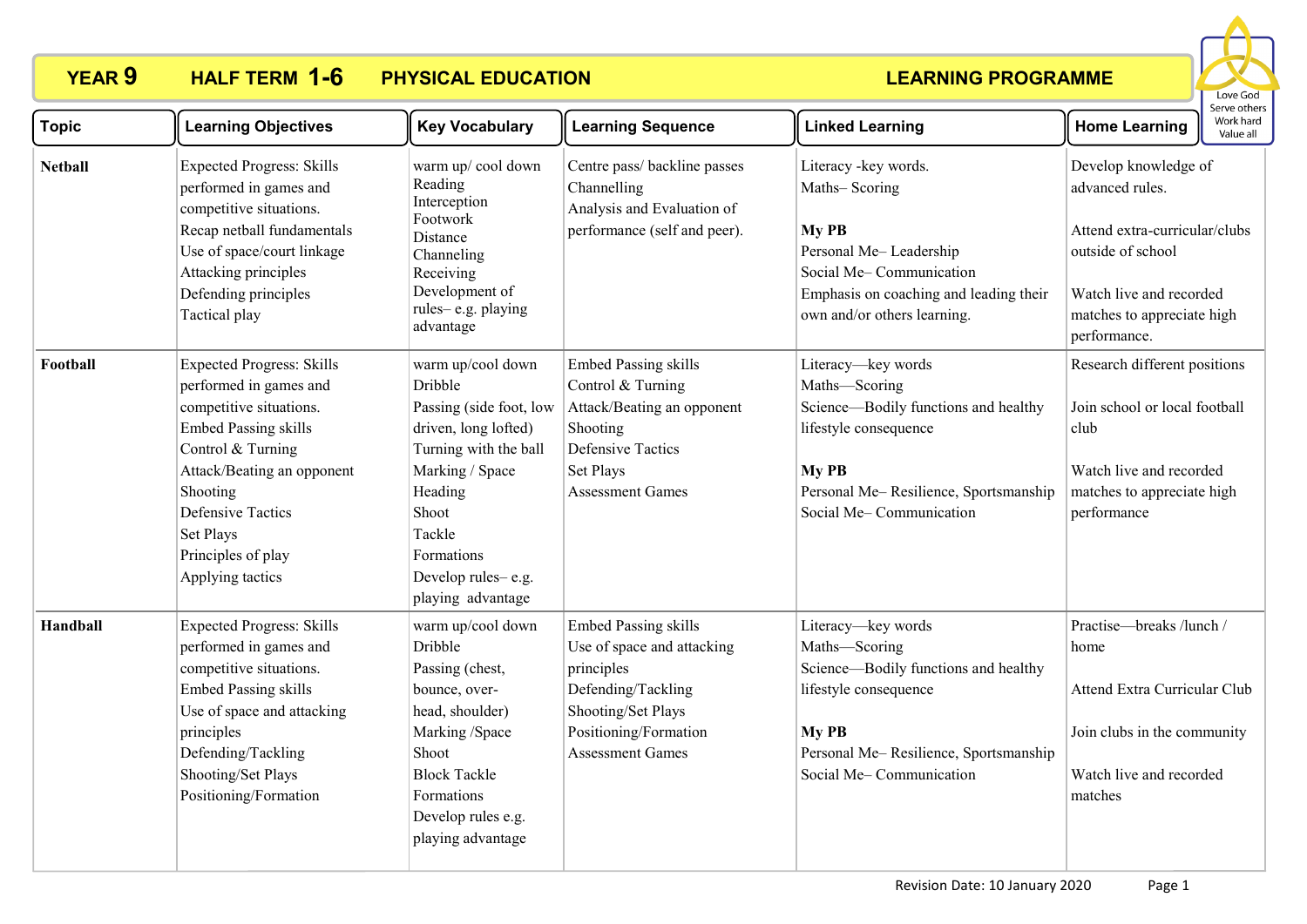

| <b>Topic</b> | <b>Learning Objectives</b>                                                                                                                                                                                                                                                                                                                                                | <b>Key Vocabulary</b>                                                                                          | <b>Learning Sequence</b>                                                                                                                                                                                                                                                                                                                         | <b>Linked Learning</b>                                                                                                                                                                                                                       | Serve others<br>Work hard<br><b>Home Learning</b><br>Value all                                                                                                                        |
|--------------|---------------------------------------------------------------------------------------------------------------------------------------------------------------------------------------------------------------------------------------------------------------------------------------------------------------------------------------------------------------------------|----------------------------------------------------------------------------------------------------------------|--------------------------------------------------------------------------------------------------------------------------------------------------------------------------------------------------------------------------------------------------------------------------------------------------------------------------------------------------|----------------------------------------------------------------------------------------------------------------------------------------------------------------------------------------------------------------------------------------------|---------------------------------------------------------------------------------------------------------------------------------------------------------------------------------------|
| <b>Rugby</b> | Expected progress- perform skills<br>in games and competitive situations<br>Tackling front/side/rear<br>Rucking<br>Small sided games incorporating<br>rules                                                                                                                                                                                                               | Warm up/cool down<br><b>Basic rules</b><br>Knock on<br>Cheek to cheek<br>Snap and wrap<br>Offside<br>Hands off | Expected progress- perform skills<br>in games and competitive situations<br>Tackling front/side/rear<br>Rucking<br>Small sided games incorporating<br>rules<br>Assessment                                                                                                                                                                        | Literacy-key words<br>Maths-Scoring<br>Citizenship-Sportsmanship<br>Science-Bodily functions and healthy<br>lifestyle consequence<br>My PB<br>Personal Me-Resilience, Sportsmanship<br>Social Me-Communication                               | Practise-breaks /lunch /<br>home<br>Attend Extra Curricular Club<br>Join clubs in the community<br>Watch live and recorded<br>matches                                                 |
| Hockey       | <b>Expected Progress: Skills</b><br>performed in games and<br>competitive situations.<br>Use of space and attacking<br>principles<br>Defending/Tackling<br>Shooting/Set Plays<br>Positioning/Formation                                                                                                                                                                    | Set play<br>Indian dribble<br>Reverse stick<br>Tactics<br>Jab tackle                                           | Recap dribbling, passing and<br>receiving the ball<br>Use of space and attacking<br>principles<br>Defending/Tackling<br>Shooting/Set Plays<br>Positioning/Formation                                                                                                                                                                              | Literacy-key words<br>Maths-Scoring<br>Science-Bodily functions and healthy<br>lifestyle consequence<br>My PB<br>Personal Me-Resilience, Sportsmanship<br>Social Me-Communication                                                            | Practise-breaks /lunch /<br>home<br>Attend Extra Curricular Club<br>Join clubs in the community<br>Watch live and recorded<br>matches                                                 |
| Rounders     | <b>Expected Progress: Skills</b><br>performed in games and<br>competitive situations.<br>Throwing/catching/fielding-<br>retrieving and passing ball<br>effectively and quickly<br>Bowling development<br>Batting development<br>Fielding roles/outwit opponents<br>Evaluation of tactics<br>Rules: contact with posts,<br>obstruction, no balls, running<br>between bases | accurately<br>replicate<br>technique<br>implement tactics<br>outwit opponents                                  | Replicate long barrier<br>Accurately replicate a legal<br>bowling technique<br>Accurately replicate the batting<br>technique<br>Explore rounders positions and the<br>relevant roles at each point<br>Replicate a combination of skills to<br>outwit opponents in a game<br>situation<br>To perform effective<br>communication & teamwork skills | Literacy through the use of key words<br>Maths-counting good bowls, rounders<br>scored<br>Science-body functions/healthy<br>lifestyles<br>My PB<br>Personal Me-Resilience, sportsmanship<br>Social Me-communication, motivating<br>teammates | Research rules<br>Attend extra-curricular<br>rounders club<br>Watch live and recorded<br>matches to appreciate high<br>quality performance<br>Research tactics to outwit<br>opponents |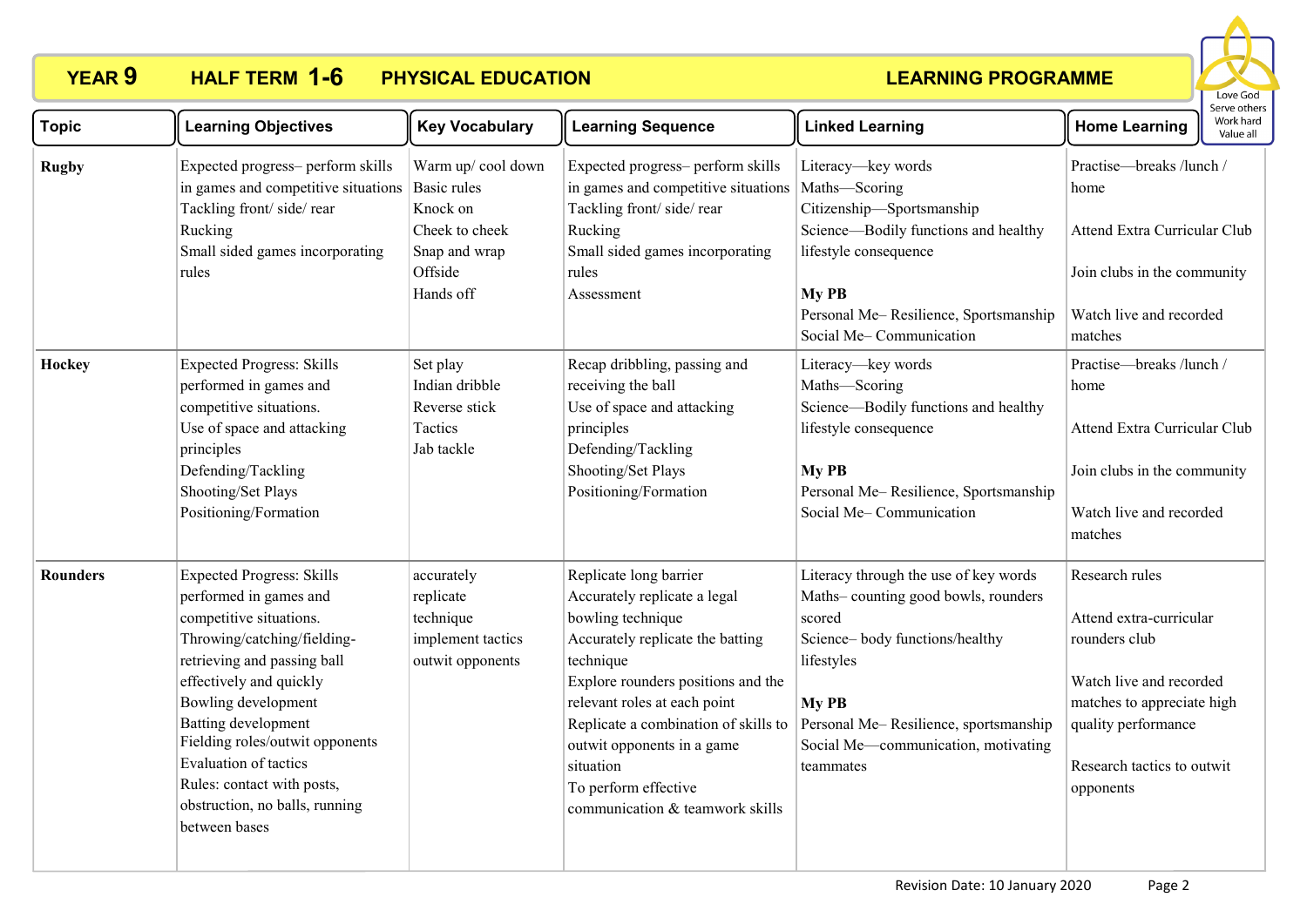

| <b>Topic</b>      | <b>Learning Objectives</b>                                                                                                                                                                                                   | <b>Key Vocabulary</b>                                                                                                                                                                                              | <b>Learning Sequence</b>                                                                                                                                                                                                                                                          | <b>Linked Learning</b>                                                                                                                                                                                                                                                         | <b>Home Learning</b>                                                                                                                                                   | Work hard<br>Value all |
|-------------------|------------------------------------------------------------------------------------------------------------------------------------------------------------------------------------------------------------------------------|--------------------------------------------------------------------------------------------------------------------------------------------------------------------------------------------------------------------|-----------------------------------------------------------------------------------------------------------------------------------------------------------------------------------------------------------------------------------------------------------------------------------|--------------------------------------------------------------------------------------------------------------------------------------------------------------------------------------------------------------------------------------------------------------------------------|------------------------------------------------------------------------------------------------------------------------------------------------------------------------|------------------------|
| <b>Basketball</b> | <b>Expected Progress: Skills</b><br>performed in games and<br>competitive situations.<br><b>Embed Passing skills</b><br>Control & Turning<br>Attack/Beating an opponent<br>Shooting<br><b>Defensive Tactics</b><br>Set Plays | warm up/cool down<br>Dribble<br>Passing (side foot, low<br>driven, long lofted)<br>Turning with the ball<br>Marking / Space<br>Heading<br>Shoot<br>Tackle<br>Formations<br>Develop rules-e.g.<br>playing advantage | <b>Embed Passing skills</b><br>Control & Turning<br>Attack/Beating an opponent<br>Shooting<br><b>Defensive Tactics</b><br>Set Plays<br>principles of play<br>applying tactics for defending and<br>attacking.<br>small sided games and conditional<br>situations.                 | Literacy-key words<br>Maths-Scoring<br>Science—Bodily functions and healthy<br>lifestyle consequence<br>My PB<br>Personal Me-Resilience, Sportsmanship<br>Social Me-Communication                                                                                              | Research different court<br>positions<br>Attend extra-curricular/clubs<br>outside of school<br>Watch live and recorded<br>matches to appreciate high<br>performance    |                        |
| <b>Cricket</b>    | <b>Expected Progress: Skills</b><br>performed in games and<br>competitive situations.<br>Fielding<br>Batting-defensive shots and the<br>cut<br>Bowling-Spin and pace<br>Wicket keeping<br>Game situation                     | Warm up/Cool Down<br>Wicket<br>Runs<br>Long barrier<br>Stance<br><b>Stumps</b><br>Basic rules                                                                                                                      | To develop the basic fielding<br>positions and apply tactics<br>To develop the style of batting shot<br>used to enable a more varied<br>execution<br>To develop bowling technique<br>exploring spin and pace<br>To introduce wicket keeping-<br>stance and catching<br>Assessment | Literacy - key words<br>Maths-Counting the number of runs and<br>wickets by keeping score<br>Science-Bodily functions/Healthy<br>lifestyle<br>My PB<br>Personal Me-Resilience, Sportsmanship<br>Social Me-Communication                                                        | Research different fielding<br>positions<br>Attend extra-curricular/clubs<br>outside of school<br>Watch live and recorded<br>matches to appreciate high<br>performance |                        |
| <b>Tennis</b>     | <b>Expected Progress: Skills</b><br>performed in games and<br>competitive situations.<br>Ground strokes/Outwit opponents<br>Topspin<br>Serve development<br>Lob/smash<br>Drop Shot                                           | Warm up/Cool<br>Ground stroke<br>Topspin<br>Serve<br>Lob<br>Drop shot<br><b>Basic rules</b>                                                                                                                        | To recap ground strokes and<br>outwitting opponents<br>and backhand shots and the effect it<br>has<br>To develop the power and accuracy<br>of the serve#<br>To introduce the lob/smash\drop<br>shot and why it should be used.<br>Assessment                                      | Literacy-key words<br>Maths-Counting the number of<br>To develop the topspin for forehand successful shots within the rally and<br>keeping score<br>Science-Bodily functions/Healthy<br>lifestyle<br>My PB<br>Personal Me-Resilience, Sportsmanship<br>Social Me-Communication | Research different shots.<br>Attend extra-curricular/clubs<br>outside of school<br>Watch live and recorded<br>matches to appreciate high<br>performance                |                        |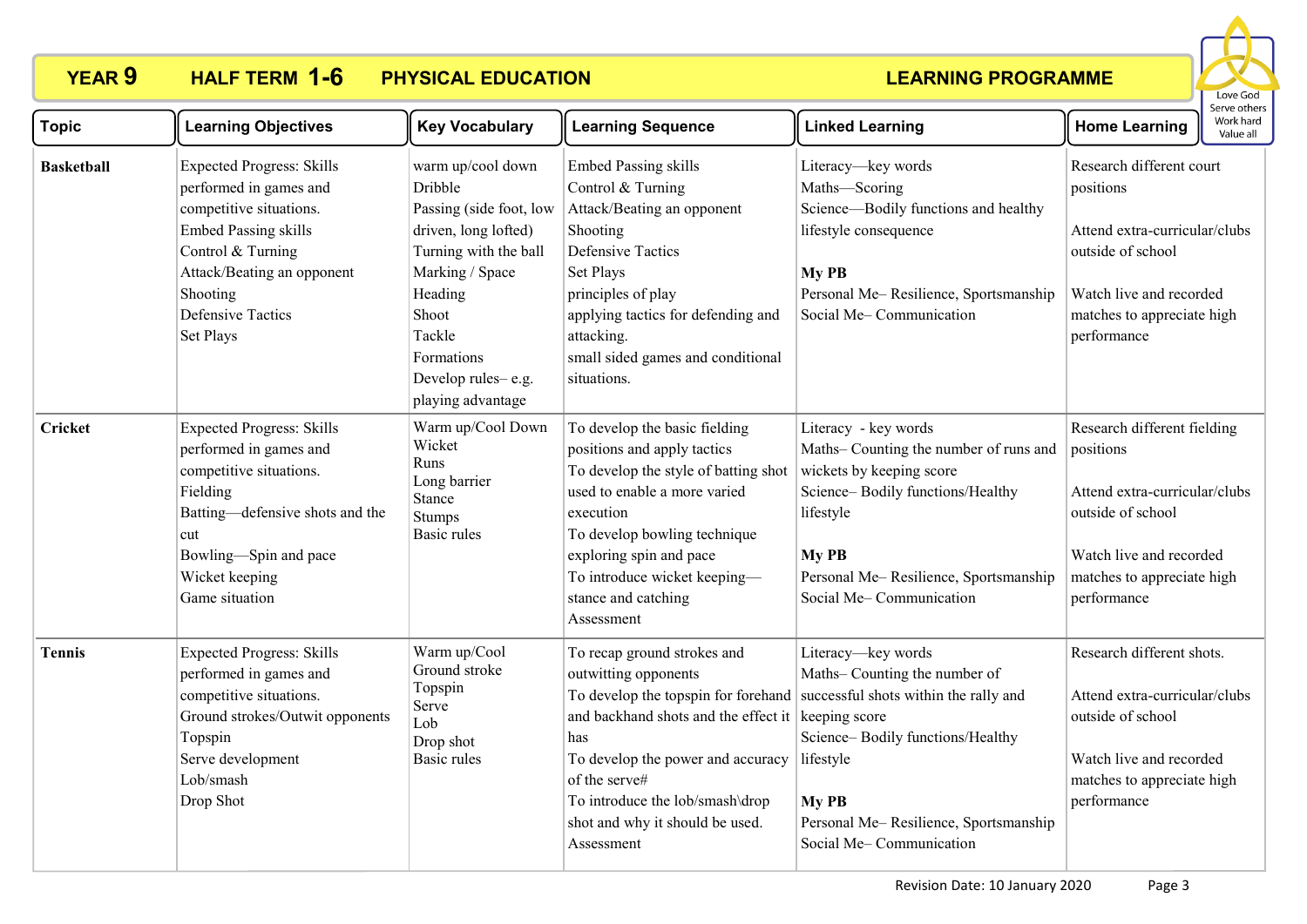

| <b>Topic</b>                                  | <b>Learning Objectives</b>                                                                                                                                                                                                               | <b>Key Vocabulary</b>                                                                                                                                                                                                                      | <b>Learning Sequence</b>                                                                                                                                                                                         | <b>Linked Learning</b>                                                                                                                                                                                                                                                   | <b>Home Learning</b>                                                                                                                               | Work hard<br>Value all |  |
|-----------------------------------------------|------------------------------------------------------------------------------------------------------------------------------------------------------------------------------------------------------------------------------------------|--------------------------------------------------------------------------------------------------------------------------------------------------------------------------------------------------------------------------------------------|------------------------------------------------------------------------------------------------------------------------------------------------------------------------------------------------------------------|--------------------------------------------------------------------------------------------------------------------------------------------------------------------------------------------------------------------------------------------------------------------------|----------------------------------------------------------------------------------------------------------------------------------------------------|------------------------|--|
| <b>Gymnastics</b>                             | <b>Expected Progress:</b><br>Introduction of rhythmic<br>gymnastics<br>Develop routines including ribbons/<br>hoops/balls                                                                                                                | Warm-up/cool-down<br>Rhythmic<br>Rotations<br>Control<br>Movement<br>Sequence<br>Creativity<br>Fluency<br>Routines                                                                                                                         | Experiment with equipment-<br>ribbons/hoops/balls<br>What makes a good routine-<br>fluency, creativity<br>Making a routine/sequence<br>individually/partner/group<br>Routines to include equipment<br>Assessment | Literacy through the use of key words<br>Maths-counting time held for a balance/<br>timing of a routine/sequence<br>Science-body functions/healthy lifestyles<br>- reasons for warming up / cooling down<br>My PB<br>Social Me-communication<br>Thinking Me-evaluation   | Attend extra-curricular<br>gymnastics club<br>Watch live and recorded<br>rhythmic gymnastics routines<br>to appreciate high quality<br>performance |                        |  |
| <b>Health Related</b><br><b>Fitness (HRF)</b> | <b>Expected Progress:</b><br>Training Zones-aerobic /<br>anaerobic<br>Personal Exercise Programme<br>$(PEP)$ / PAR-Q<br>Outline Methods of training<br>Principles of Training (SPORTI)<br>Fitness Classes eg. Step /<br>Boxercise / Yoga | Max Heart Rate<br>Training zones<br>Methods of training-<br>continuous / farltlek /<br>interval/circuit/<br>weight<br>Principles of<br>Training-specificity,<br>progression, overload,<br>reversibility, tedium,<br>individual differences | Heart Rate / Recovery rate /<br>training zones<br>Personal Exercise Programme<br>$(PEP)$ / PAR-Q<br>Methods of training<br>Principles of Training (SPORTI)                                                       | Literacy (key words),<br>PSHE - positive attitude/confidence<br>building/working with others.<br>Science (muscle names, bodily functions<br>including heart rate monitoring)<br>Maths (measuring, recording and<br>collating data)<br><b>GCSE PE (Physical Training)</b> | <b>Attend Extra Curricular</b><br>fitness<br>Join a local gym                                                                                      |                        |  |
| <b>Theory</b>                                 | <b>Expected Progress: Describe and</b><br>apply;<br>Heart rate<br>Application of components of<br>fitness to sports<br><b>Fitness Testing</b><br>Principles of training                                                                  | Heart rate: Maximum.<br>Resting, Working<br>Training zones:<br>Aerobic/Anaerobic<br>Fitness tests<br>Specificity,<br>Progressive overload,<br>FITT, Over-training,<br>Reversibility, Training<br>thresholds, Individual<br>needs           | Recap bones and muscles<br>Heart rate<br>Recap components of fitness<br><b>Fitness Testing</b><br>Principles of training                                                                                         | Science-Biology and healthy lifestyle<br>consequence<br>Literacy-key words                                                                                                                                                                                               | Revision for end of unit test                                                                                                                      |                        |  |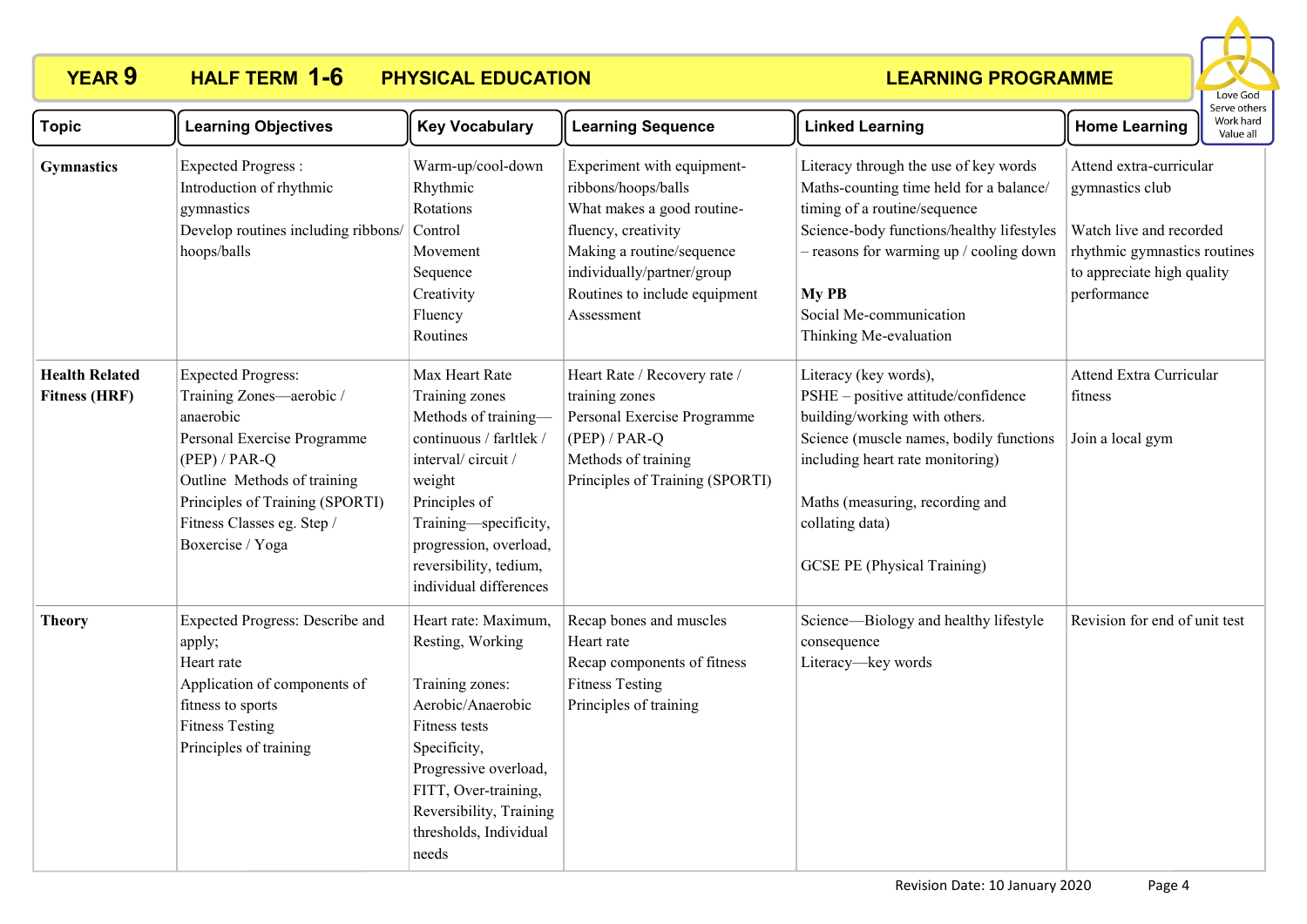

| <b>Topic</b>                                                                                          | <b>Learning Objectives</b>                                                                                                                                                                                                                                                                       | <b>Key Vocabulary</b>                                                                                                                                   | <b>Learning Sequence</b>                                                                                                                                                                                                                                                     | <b>Linked Learning</b>                                                                                                                                                                              | <b>Home Learning</b>                                                                                                                  | יכו עכ טנווכו.<br>Work hard<br>Value all |
|-------------------------------------------------------------------------------------------------------|--------------------------------------------------------------------------------------------------------------------------------------------------------------------------------------------------------------------------------------------------------------------------------------------------|---------------------------------------------------------------------------------------------------------------------------------------------------------|------------------------------------------------------------------------------------------------------------------------------------------------------------------------------------------------------------------------------------------------------------------------------|-----------------------------------------------------------------------------------------------------------------------------------------------------------------------------------------------------|---------------------------------------------------------------------------------------------------------------------------------------|------------------------------------------|
| Dance-Hairspray                                                                                       | <b>Expected Progress:</b><br>Explore musical theatre<br>Chorus formations<br>Verse movements<br>Interlude sections<br>Finish/finale                                                                                                                                                              | Theatrical<br>Projection<br>Posture<br>Control<br>Accuracy<br>Timing<br>Creativity<br>Aesthetics awareness<br>Rhythmic awareness                        | Explore and appreciate the musical<br>theatre style of dance<br>Replicate teacher taught routine<br>Work in small groups to create ad-<br>vanced and suitable choreography                                                                                                   | Literacy-key words<br>Maths-Counting beats in a bar<br>Science-Bodily functions/Healthy life-<br>style<br>My PB<br>Personal Me-Self Motivation<br>Social Me-Collaboration<br>Thinking Me-Innovation | Develop knowledge of key<br>terminology<br>Analyse key pieces<br>Attend extra-curricular dance                                        |                                          |
| <b>Table tennis</b>                                                                                   | Expected progress- perform skills<br>in games and competitive situations<br>Backhand push<br>Forehand push<br><b>Backhand</b> drive<br>Forehand drive<br>Service/service return<br>Spin                                                                                                          | Warm up/cool down<br><b>Basic rules</b><br>Spin<br>Rally<br>Bounce<br>Timing                                                                            | Expected progress- perform skills<br>in games and competitive situations<br>Backhand push<br>Forehand push<br><b>Backhand</b> drive<br>Forehand drive<br>Service/service return<br>Spin<br>Assessment                                                                        | Literacy-key words<br>Maths-Scoring<br>Science-Bodily functions and healthy<br>lifestyle consequence<br>My PB<br>Personal Me-Resilience, Sportsmanship<br>Social Me-Communication                   | Practise-breaks /lunch /<br>home<br>Attend Extra Curricular Club<br>Join clubs in the community<br>Watch live and recorded<br>matches |                                          |
| <b>Athletics</b><br><b>Track Events</b><br>100m sprint<br>200m sprint<br>400m sprint<br>800m<br>1500m | <b>Expected progress:</b><br><b>Track Events:</b><br>Sprints-maximum speed/effort<br>Re-cap arm movements and lanes.<br>Recap starting positions - blocks.<br>Encourage to achieve gold times<br>800m/1500m— recap on pace set-<br>tings. Recap leg stride patterns and<br>breathing techniques. | Pace setting<br>Sprintiing<br>Running<br>Timing<br>Chin/Knee/toe<br>45 degrees angle<br>Speed<br>Stamina<br>V02 Max<br>Aerobic/Anaerobic<br>Lactic acid | <b>Track Events:</b><br>Sprints-maximum speed/effort<br>Re-cap arm movements and lanes<br>Recap starting positions from the<br>blocks.<br>Encourage to achieve gold times<br>800m/1500m— recap on pace set-<br>tings. Recap leg stride patterns and<br>breathing techniques. | Literacy-key words<br>Maths-Scoring<br>Science—Bodily functions and healthy<br>lifestyle consequence<br>My PB<br>Personal Me-Resilience, Sportsmanship<br>Social Me-Communication                   | Practise-breaks /lunch /<br>home<br>Attend Extra Curricular Club<br>Join clubs in the community<br>Watch live and recorded<br>matches |                                          |